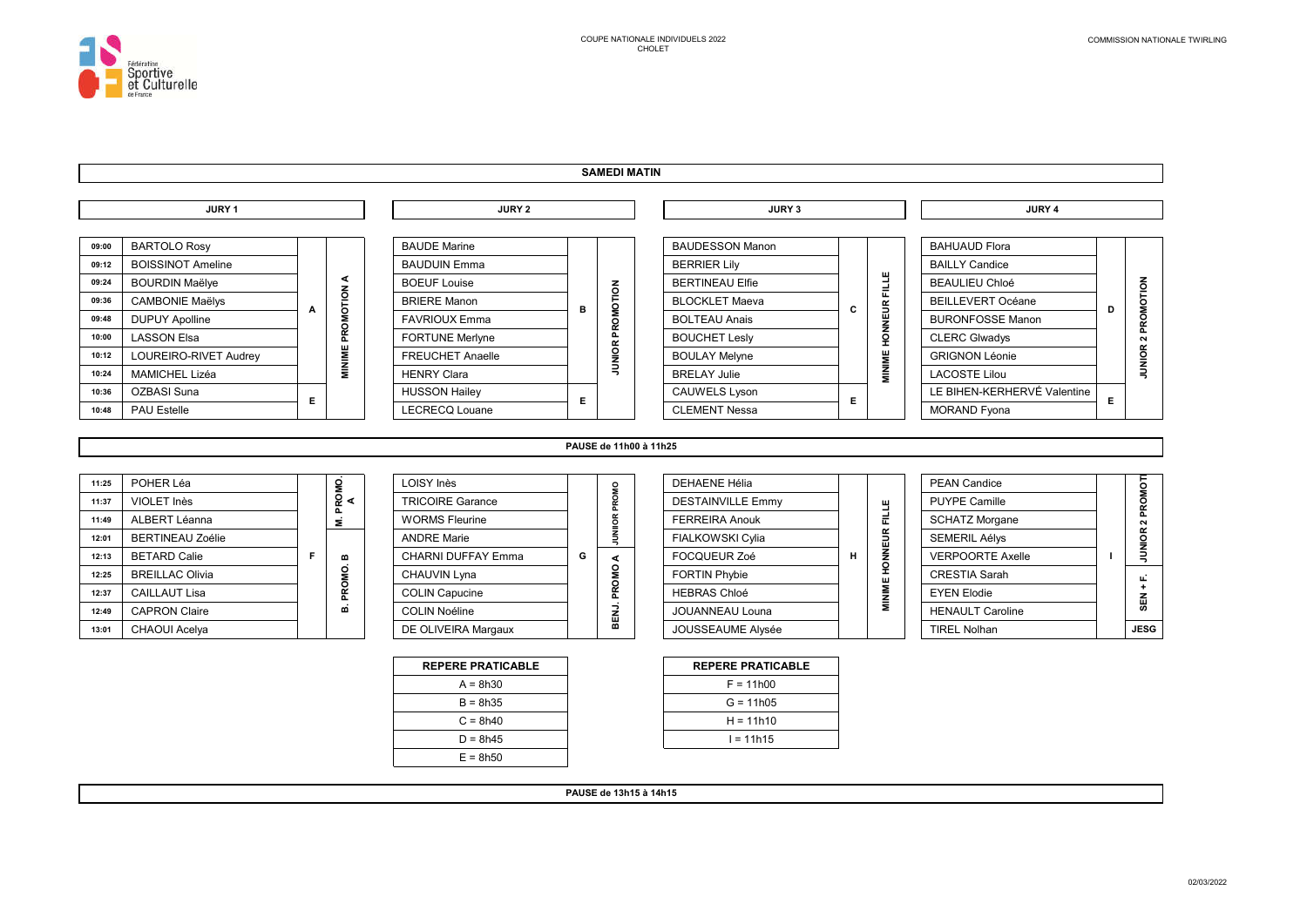

 $17:57$ 

SAUVAGET Ilan

#### **SAMEDI MATIN**



FIN PREVUE A 18h15

| <b>REPERE PRATICABLE</b> |  |
|--------------------------|--|
| $J = 13h45$              |  |
| $K = 13h50$              |  |
| L = 13h55                |  |
| $M = 14h00$              |  |
| $N = 14h05$              |  |

Ξ

| <b>REPERE PRATICABLE</b> |  |
|--------------------------|--|
| $Q = 16h15$              |  |
| $P = 16h20$              |  |
| $Q = 16h25$              |  |
| $R = 16h30$              |  |

**RENAULT Enora**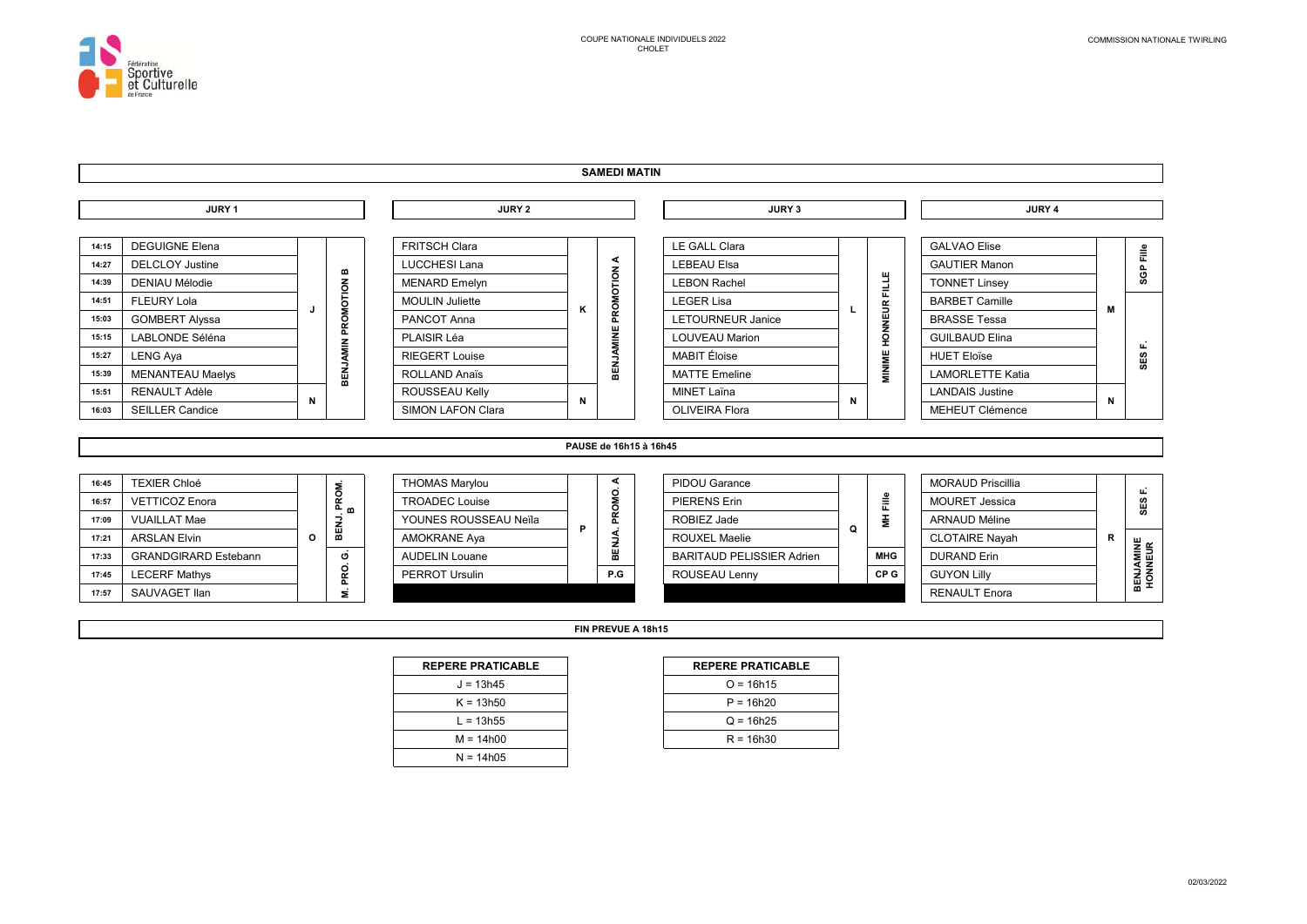

### **DIMANCHE MATIN**



PAUSE de 12h15 à 13h15